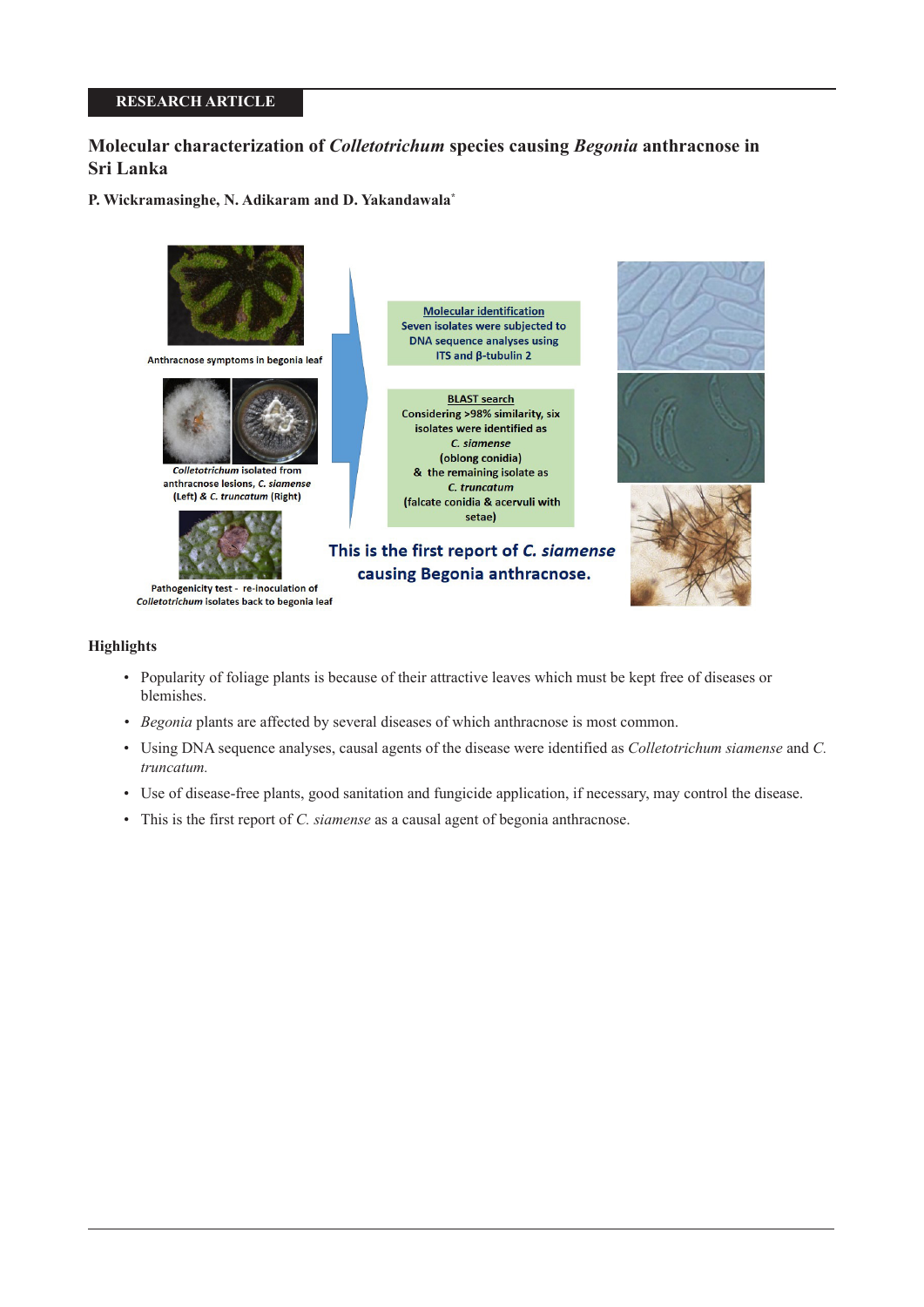# **RESEARCH ARTICLE**

# **Molecular characterization of** *Colletotrichum* **species causing** *Begonia* **anthracnose in Sri Lanka**

# **P. Wickramasinghe1 , N. Adikaram2 and D. Yakandawala\*,1**

*1 Department of Botany, University of Peradeniya, Peradeniya 20400, Sri Lanka 2 National Institute of Fundamental Studies, Hantana Road, Kandy 20000, Sri Lanka*

## *Received: 28/02/2020; Accepted: 06/10/2020*

**Abstract:** Anthracnose disease is known to affect many tropical and subtropical fruits, vegetables and also certain cut-flowers and foliage plants. The disease was known to be caused by *Colletotrichum gloeosporioides* or *C. acutatum* which are presently accepted as species complexes. The present study was conducted with the main objective of identifying *Colletotrichum*  species causing begonia anthracnose using morphological and molecular data. *Begonia* is an ornamental foliage plant grown worldwide. Anthracnose symptoms appear in begonia leaves as brownish, irregular, necrotic lesions. *Colletotrichum* was isolated from three *Begonia* species showing anthracnose symptoms, collected from three Provinces of Sri Lanka. Thirty isolates were obtained in the study of which 29 formed oblong conidia and the remainder produced falcate conidia. Six randomly selected isolates forming oblong conidia and the isolate with falcate conidia were sequenced for Internal Transcribed Spacer (ITS) and β-tubulin 2 (TUB2) regions. Considering >98% similarity with NCBI GenBank database for both sequences, the isolates with oblong conidia were identified as *C. siamense* and the isolate with falcate conidia as *C. truncatum*. Newly generated sequences were subjected to phylogenetic analysis with the closely related extype and authenticated isolates sequences. Phylogenetic analysis confirmed the species as *C. siamense* and *C. truncatum*. Koch's postulates were performed to establish whether the fungi isolated from anthracnose lesions were actually causing anthracnose disease in *Begonia* leaves. This is the first report of *C. siamense* causing *Begonia* anthracnose.

**Keywords:** *Begonia*, anthracnose disease, *Colletotrichum*, DNA sequence analysis.

# **INTRODUCTION**

*Begonia*, belonging to the Family Begoniaceae, is one of the largest angiosperm genera comprising over 1500 species (Hughes and Hollingsworth, 2008). They are native to moist tropical and subtropical climates and cultivated as indoor or outdoor houseplants and as edgings in gardens for their elegant, succulent, often varicolored leaves and waxy flowers.

Begonias are susceptible to several diseases caused by fungi, bacteria, and viruses, as well as abiotic disorders. Among fungal diseases, the grey mould caused by *Botrytis cinerea*, powdery mildew incited by *Erysiphe cichoracearum* and *Rhizoctonia* crown rot are common

and important (Benson and Cartwright, 1996). A leaf rust caused by *Coleosporium solidaginis* has also been reported which produces orange-red pustules on the under surface of leaves resulting in shedding them prematurely. Leaf and stem rot, vein yellowing, and wilting of *Begonia elatior* hybrids (*Begonia* x *hiemalis*), caused by *Fusarium foetens*, were reported from Japan (Sekine *et al*., 2008). One of the most common and wide-spread diseases in *Begonia* is bacterial leaf spot or blight with small blisterlike spots on leaves caused by *Xanthomonas campestris* pv. *begonia* (Vauterin *et al*., 1990). Affected leaves may shed prematurely.

Anthracnose is a common foliage disease in potted begonias and is more serious in nurseries, often resulting in outbreaks (Park *et al*., 2006). The disease affects mainly the foliage, directly reducing the plant's horticultural value. Anthracnose in *Begonia* in South Korea was reported to be caused by *C. acutatum* using RAPD analysis and morphological characteristics (Park *et al*., 2006). *Colletotrichum truncatum* was more recently identified as the cause of anthracnose in China using morphological and multigene sequence data (Zhai *et al*., 2018). Here the anthracnose symptoms appeared as large, sunken and brown lesions, mostly at the leaf margin, with numerous black acervuli on *Begonia* stems.

In recent years, a considerable progress has been made in delineating the taxonomy of different *Colletotrichum* species that cause anthracnose. Molecular phylogeny and genomics data have enabled distinguish *Colletotrichum* species complexes and identify genetically distinct subgroups. Anthracnose disease in *Begonia* in Sri Lanka has not been subject to any detailed studies. This present study was conducted to characterize the *Colletotrichum*  species causing *Begonia* anthracnose in Sri Lanka by DNA sequence analysis.



*\*Corresponding Author's Email:* deepthiyakandawala@gmail.com

*http://orcid.org/0000-0003-2441-5510*

This article is published under the Creative Commons Attribution License (https://creativecommons.org/licenses/by/4.0/), which permits unrestricted use, distribution, and reproduction in any medium, provided the original work is properly cited.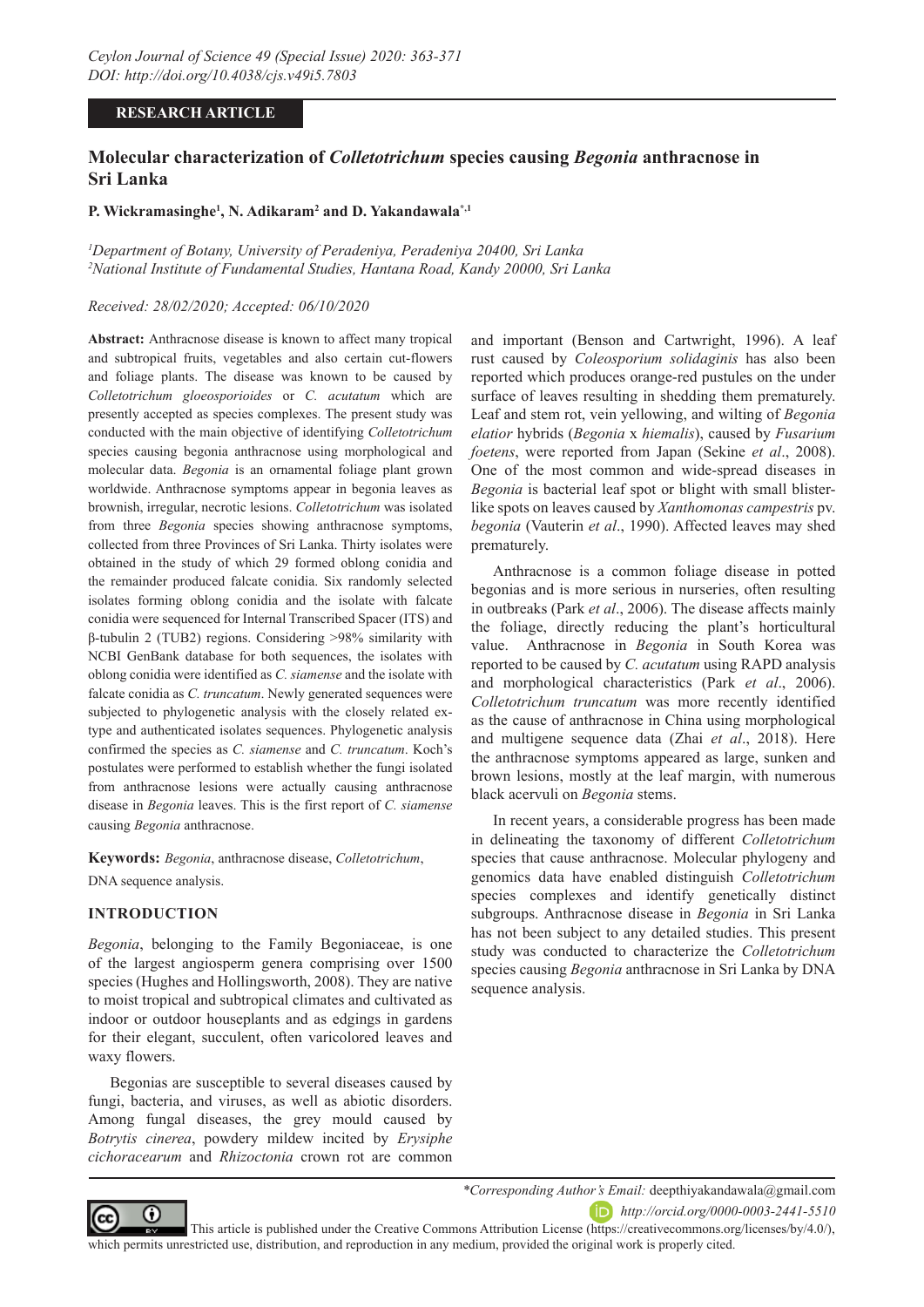## **MATERIALS AND METHODS**

#### **Collection of diseased material**

Leaves showing symptoms of anthracnose disease were mostly collected from a nursery of the Royal Botanical Gardens, Peradeniya. Diseased leaves were also collected from Hantana (Kandy District), Kothmale (Nuwara Eliya District) in the Central Province, Kurunegala (Kurunegala District) in the North Western Province and Kegalle (Kegalle District) in the Sabaragamuwa Province of Sri Lanka during the period from July – December 2018. Four different *Begonia* varieties, *Begonia rex* var. Rex, *B. rex* var. Glass begonia, *B. peltata* (unknown variety) and *B. masoniana* var. Iron cross were encountered in the study. Diseased leaves from each variety were brought to the Plant Pathology laboratory at the Department of Botany, University of Peradeniya in punch-aerated polyethylene bags within a few hours after collection.

## **Isolation of** *Colletotrichum*

Small segments  $(5x5 \text{ mm}^2)$ , cut from the diseased areas of the leaf, were surface sterilized in sodium hypochlorite (Clorox©, USA) for 3 min. After rinsing the segments in sterilized distilled water (SDW), the excess liquid was removed by placing them on sterilized filter papers before transferring aseptically on to Potato Dextrose Agar (PDA) plates (4 segments per plate), supplemented with Tetracycline to suppress bacterial growth. The plates were incubated at  $28 - 30$  °C or 5-7 d to allow fungal growth. A small portion of the mycelium from each colony was mounted in lactophenol on a glass slide and examined under light microscope for the presence or absence of conidia typical to *Colletotrichum.* The isolates, tentatively recognized as *Colletotrichum*, were sub-cultured by transferring 6 mm diameter discs of mycelium on to fresh PDA plates and the plates were incubated at  $28 - 30$  °C for 7-14 d.

#### **Preparation of mono-conidial cultures**

A suspension of conidia was prepared by scraping mycelia from two weeks old cultures and suspending in sterile distilled water (SDW) in 50 ml flasks. The suspension was filtered through sterile glass wool, the concentration of conidia was adjusted to  $1 \times 10^6$  conidia ml<sup>-1</sup>. A loopful of the suspension from each isolate was streaked on tap water agar plates and the plates were incubated at  $26-28$  °C for 18 h. A single germinated conidium was located by moving the objective lens  $(x 25)$  of a light microscope (Olympus BX53 with Olympus DP72 digital camera) across the streak line of the inverted agar plate. A small piece of agar with the germinated conidium was cut and transferred on to fresh PDA plates. The plates were incubated for seven days at 28-30 °C and the isolates were sub-cultured on PDA to be used for morphological and molecular studies.

#### **Morphological study**

Two weeks old mono-conidial cultures were used in triplicate to study the colony morphology viz. colony color, texture, pigmentation underneath, the presence or absence of concentric rings, sectoring and reproductive

morphology, acervuli or the conidia masses. A drop (20 µl) of suspension of conidia was mounted on a clean slide and, after placing a coverslip, the conidial characteristics such as shape and color of conidia, presence of septa etc. were recorded (Olympus BX53 with Olympus DP72 digital camera and Olympus cellSens software). The dimensions were measured in  $\mu$ m on 50 randomly selected conidia with eyepiece graticule connected to a light microscope. The average length and width were calculated.

#### **DNA extraction**

Six isolates, randomly selected from among the 29 isolates that produce oblong conidia, and the single isolate with falcate conidia, were taken for molecular studies. DNA was extracted using Promega Wizard Genomic DNA Purification Kit. Cell lysis solution  $(300 \mu l)$  and the neucleilysis solution (300 µl) were added into each eppendorf tube. The mycelium, scraped from the colonies of each fungal isolate using sterilized micropipette tips, were placed in respective eppendorf tubes. They were vortexed for 2 min vigorously and incubated at 65 in a water bath for 1 h. After cooling down to room temperature, 20 µl of proteinase K solution was added to each tube. The eppendorf tubes were shaken vigorously and incubated at 65 for 1 h 20 µl of protein precipitation solution was added to each eppendorf tube and vortexed vigorously and centrifuged at 14,000 rpm for 5 min. The supernatants were transferred into separate tubes respectively to avoid mycelia. Aliquot (600 µl) of cold isopropanol was added into each tube. They were kept in ice for 5 min and centrifuged at 14,000 rpm for 5 min. The supernatants were discarded and 600 µl of 70% ethanol was added to the pellet. The tubes were centrifuged at 14,000 rpm for 1 min and the supernatants were discarded. The tubes were kept inverted on a sterile filter paper to airdry. Finally, 100 µl of DNA rehydration solution was added to each tube and the DNA samples were stored at -20  $^{\circ}$ C.

### **PCR amplification**

Two gene regions, β-tubulin 2 (TUB2) (BT2a 5'-GGTAACCAAATCGGTGCTTTC-3') (BT2b 5'-ACCCTCAGTGTAGTGACCCTTGC3') (Glass and Donaldson, 1995) and internal transcribed spacer (ITS) of the ribosomal DNA (ITS-1F 5'-CTTGGTCATTTAGAGGAAGTAA-3') (ITS-4 5'-TCCTCCGCTT ATTGATATGC-3') (White *et al*., 1990) were amplified. All PCR amplifications were carried out in a total 40 µl volume containing  $1 \times PCR$ reaction buffer, 2.5 mM MgCl<sub>2</sub>, 0.2 mM deoxynucleotide triphosphate (dNTPs), 0.2 μM each forward and reverse primer, 1 U of Taq DNA polymerase (Promega) and 3 μl of unquantified DNA extract, using a Thermal Cycler (Applied Biosystems, Veriti). The PCR program consisted of an initial denaturation at 95 °C for 4 min, 35 cycles of denaturation at 95 °C for 30 s, annealing at 55 °C, 54 °C for TUB2, and ITS respectively for 30 s, extension at 72 °C for 45 s and a final extension at 72 °C for 7 min (Weir *et al*., 2012).

PCR products were separated by electrophoresis in  $1\%$ agarose gel and visualized with a UV trans-illuminator. PCR products, confirmed for amplification, were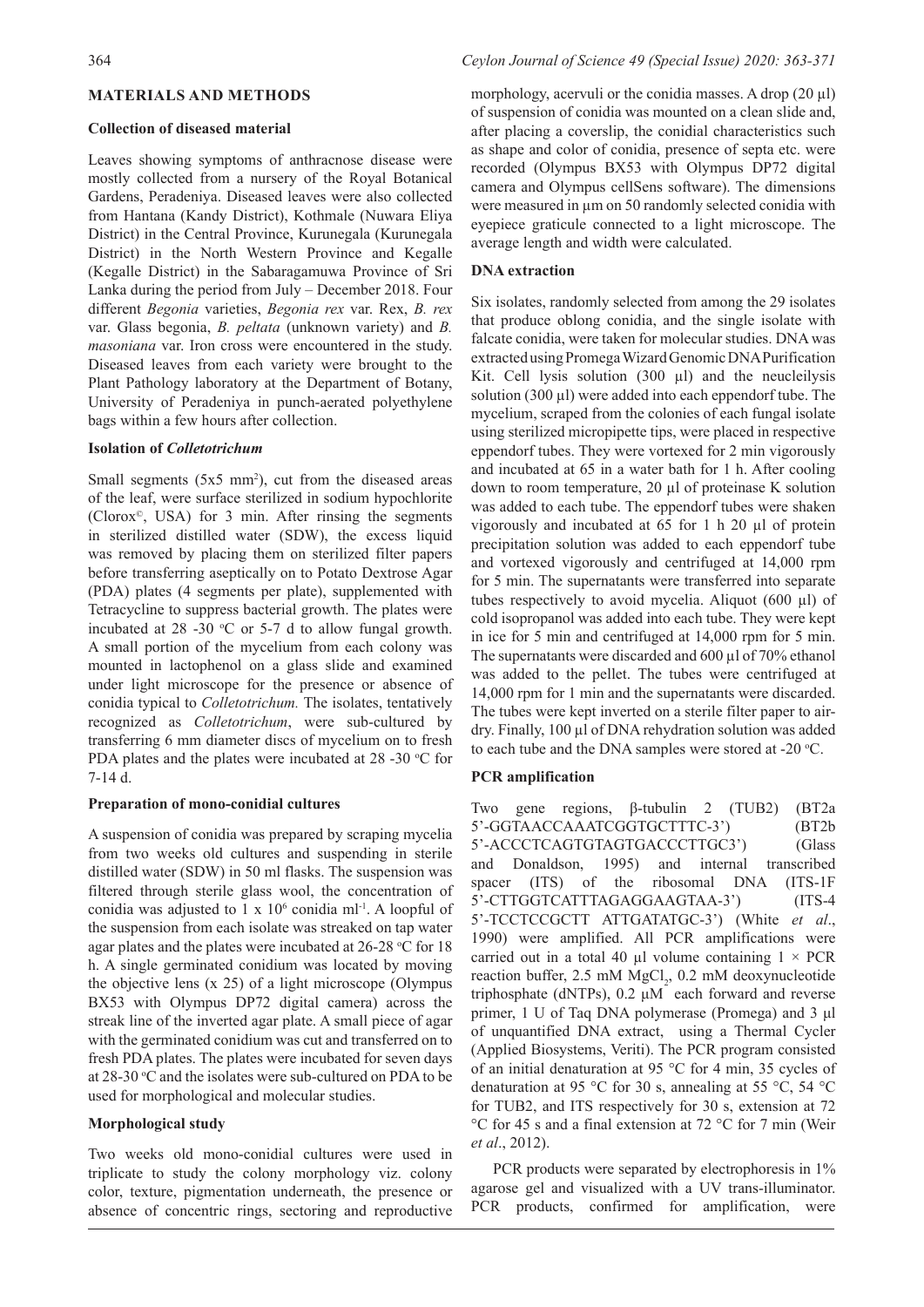

**Figure 1:** Anthracnose symptoms expressed in different begonia varieties, (A) *Begonia masoniana* var. Iron Cross, (B) *B. rex* var. Rex, (C) *B. rex* var. Glass begonia, and (D) *B. peltata* unknown variety, (E) Anthracnose lesions developed on Begonia *masoniana* var. Iron Cross artificially inoculated with by *C. truncatum* and, (F) Black tiny dots representing acervuli developed by *C. truncatum*.

sequenced (Applied Biosystems, 3500 genetic analyzer) at the Department of Molecular Biology and Biotechnology, Faculty of Science, University of Peradeniya, Sri Lanka.

### **Identification of isolates**

The species affiliations and identities were determined through similarity-based searches of the NCBI GenBank Database **(**htttp://www.ncbi.gov). Based on the identifications that resulted from the BLAST search, a combined phylogenetic analysis for ITS and TUB2 was conducted using the authenticated sequences (members of the *C. gloeosporioides* complex and *C. truncatum* complex) obtained from the GenBank. Chromatograms of all the sequences were edited and aligned using Bio Edit v7.2.5 software (Hall, 1999) and ClustalX 2.1 (Larkin *et* 

*al.*, 2007). Bayesian Inference analysis was performed for the combined matrix. The best fitting substitution model was determined with jModelTest v.2 (Darriba *et al*., 2012) using the Akaike information criterion (AIC). The nucleotide substitution model Hasegawa-Kishino-Yano (HKY) was selected. Bayesian inference was conducted to obtain posterior probabilities using MrBayes ver. 3.2.6 (Huelsenbeck and Ronquist, 2001; Ronquist and Huelsenbeck, 2003) with 10,000,000 generations Markov chain Monte Carlo (MCMC) chains with a sampling frequency of every 1,000 generations. The initial 25% samples from each run were discarded as burning. A majority rule consensus tree was calculated using the remaining trees to obtain the posterior probabilities for each node. The resulting tree was visualized and edited in FigTree ver. 1.4.3 (http://tree.bio.ed.ac.uk/software/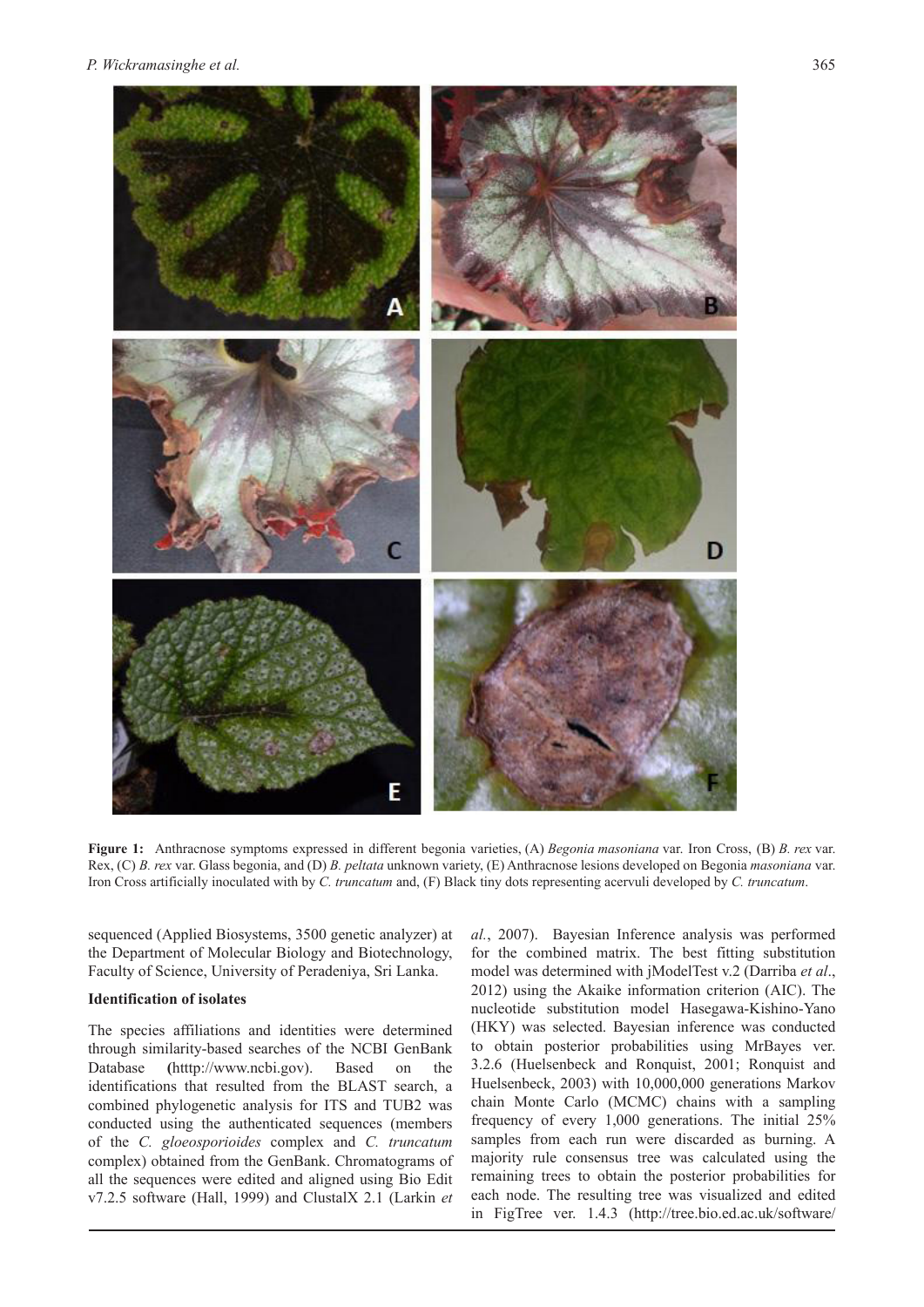figtree/, last accessed 2018-12-04). *Colletotrichum hippeastri* was used as the out group. All newly generated sequences were deposited in GenBank and the accession numbers are given in the Table 1.

# **Koch's postulates**

Begonia leaves showing anthracnose symptoms were examined and the symptoms were recorded. Scrapings obtained from anthracnose lesions were observed under light microscope to see the presence of the identifiable pathogen structures in all diseased leaves. The two pathogens, isolated from diseased tissues and grown in pure culture as described previously, were used for inoculation. For artificial inoculation, uniform-sized, healthy plants of *Begonia masoniana* var. Iron cross, devoid of any blemishes or visible symptoms of disease, and grown in mediumsized plastic pots without any fungicide treatment were used. A suspension of conidia of each isolate was prepared as described previously by scraping mycelium from 2-3 weeks old cultures of the *C. siamense* and *C. truncatum*  and the concentration was adjusted to  $1 \times 10^6$  conidia ml <sup>1</sup>. Drops (20  $\mu$ I) of conidia suspension were applied on to wounded or unwounded sites of leaves (6 drops per leaf) of *Begonia*. Six replicate leaves in two plants were used for inoculation per isolate and another three leaves were treated with drops of sterile distilled water as controls. Fifty percent of the sites to be inoculated in the leaves were superficially wounded using a fine needle and the rest were left unwounded. Inoculated plants, covered with perforated polythene bags, were incubated at  $28-30$  °C and after 24 h the polythene bags were taken off and the pots were transferred to a plant house for further incubation. Inoculated leaves were examined when symptoms appeared and compared with those of the plants used for original isolations. The pathogens were re-isolated from the symptomatic leaves on PDA. The colonies of the isolate were compared with the original isolate used for inoculation for colony and asexual reproductive morphology.

# **RESULTS**

# **Symptoms**

Anthracnose disease was observed in the four *Begonia* varieties belonging to three species, *Begonia rex* var. Rex, *B. rex* var. Glass begonia, *B. peltata* (unknown variety) and *B. masoniana* var. Iron cross, encountered in the study. Anthracnose symptoms in foliage varied slightly with the variety (Figure 1). In the var. Iron cross (*B. masoniana*), small, dark brown and circular lesions appeared initially, scattered over the mature leaves. The lesions gradually enlarged into irregular and large lesions up to about 1-4 cm diameter. The center of the lesions was light brown and the margin of the lesions was dark brown. In *B. rex* var. Rex, oval shaped or irregular, dark brown and 3 - 4 cm diameter lesions with concentric markings appeared towards the periphery of the leaf blade. In some plants, light brown, about 2 cm wide and up to 4 - 8 cm long lesions with wavy inner margin were also observed on the margin of the leaf. The outer margin of the lesion was often shredded. In heavily infected leaves, numerous pleomorphic lesions of varied size could be seen. Anthracnose lesions were not observed in younger leaves or any of the petioles.

# **Morphological characteristics**

Thirty *Colletotrichum* isolates were obtained from the symptomatic *Begonia* leaves collected in the study. The colony morphology among the 6 isolates forming oblong conidia used for the study varied slightly from each other. Colony color ranged from white to light grey. Most isolates formed cottony, raised colonies with concentric markings and yellowish pink conidial masses. The lower surface of the colony was cream in color (Figure 2). Conidia were aseptate, hyaline, oblong, and the mean length ranged 12.7-18.1 µm.

The seventh isolate formed whitish, fluffy, raised colonies with yellowish pink center and dark grey to black color, the mycelium in the periphery was flat, consists of 1.5–2 cm wide radial sectors with dense conidia masses of 2-3 mm diameter. The lower surface of the colony was black color. Conidia were aseptate, hyaline and falcate with a prominent area in the center with granulate cytoplasm, the mean length varied from 18.2 – 20.1 µm. Setae were straight, dark brown and septate (Figure 2). From the morphological characteristics of acervuli and conidia (Zhai *et al*., 2018), the solitary isolate was tentatively identified as *C. truncatum*.

# **Identification based on molecular data**

The lengths of the sequences that resulted from the PCR reactions for the ITS region were between 580-600 bp, while the TUB2 region was between 500-520 bp. Based on the BLAST search results with authenticated sequences (GenBank, htttp://www.ncbi.gov) that gave > 98% similarity, six isolates (UPBTBCS01, UPBTBCS02, UPBTBCS03, UPBTBCS04, UPBTBCS05, and UPBTBCS06) were identified as *Colletotrichum siamense* and the isolate with falcate conidia was confirmed as *C. truncatum* (UPBTBCT01) (Figure 2), based on the sequences of the two gene regions.

# **Phylogenetic analysis**

The phylogenetic tree that resulted from the Baysian analysis is given in the Figure 3. The six isolates, identified as *C. siamense* during the present study, together with the authenticated ex-type culture of *Colletotrichum siamense*, have formed a monophyletic group with a posterior probability of 0.99 and is resolved within the CG complex. Similarly, the other isolate, identified as *C. truncatum*, has also formed a monophyletic group with the authenticated type isolate of *C. truncatum* with a posterior probability value of 1 as a separate clade (Figure 3).

# **Koch's postulates**

The pathogen with oblong conidia, subsequently identified as *C. siamense,* was isolated from 29 diseased leaves of begonia indicating its consistent presence in lesions and grown on fresh PDA as pure cultures. *C. truncatum* with falcate conidia was isolated from only one diseased leaf. *Begonia* leaves artificially inoculated with *C. siamense*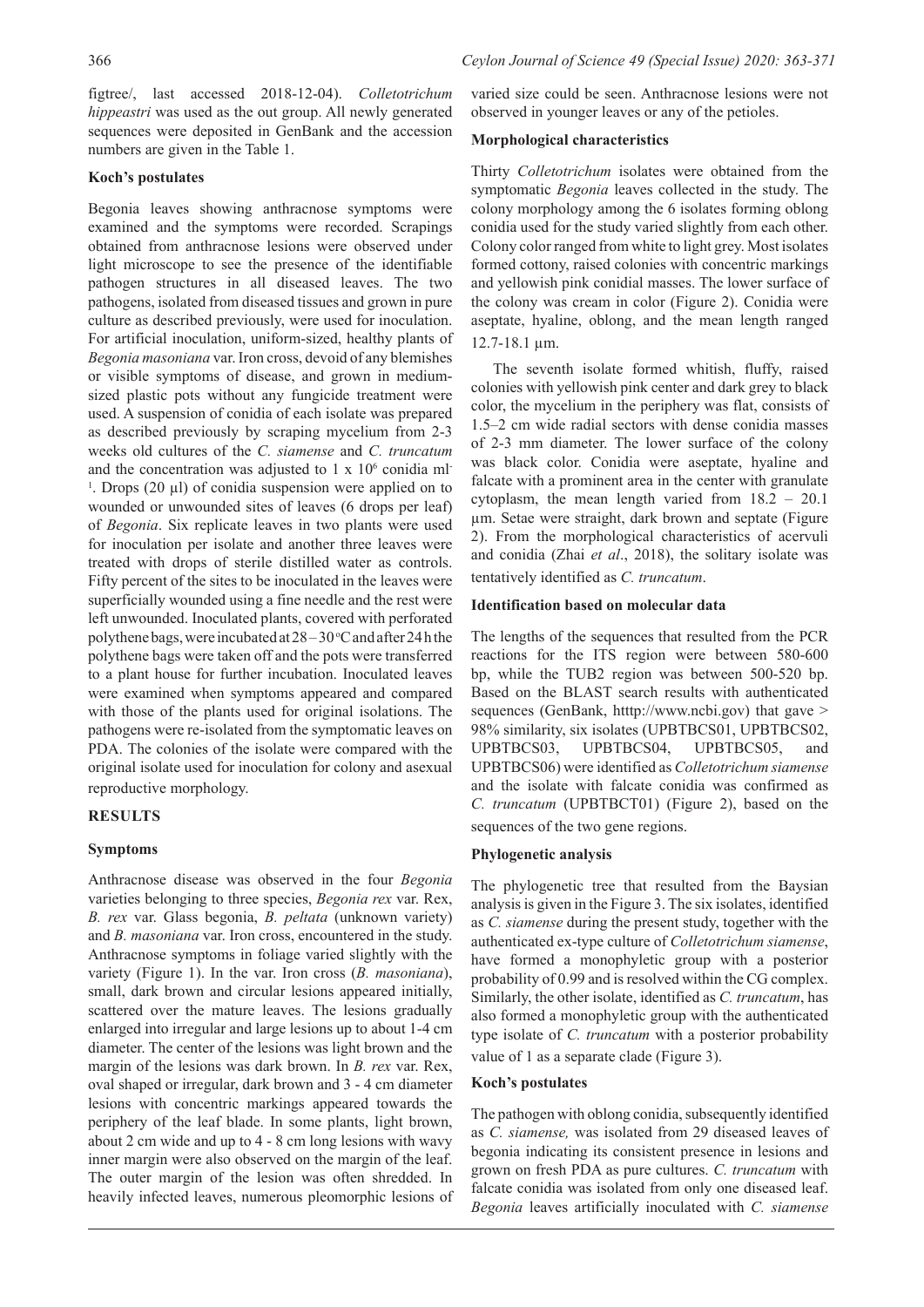

**Figure 2:** A to C - *Colletotrichum siamense* isolated from *Begonia*, A - 7-day old mono-conidial isolate on PDA, B – Conidia masses produced on culture, C – Conidia. D to F - *C*. *truncatum* isolated from *Begonia*, D – 7-day old culture of mono-conidial isolate on PDA, E – Acervuli with black, straight setae projecting out, and F – Conidia.

or *C. truncatum* developed brown color, irregular, necrotic lesions typical to begonia anthracnose observed in originally used begonia leaves for isolation, 7–14 days after inoculation. The leaves that were inoculated without wounding, with either of the two fungi, initiated lesions 2 - 3 days later and took a few more days for expansion than those in wound-inoculated leaves. *C. truncatum* developed necrotic lesions consisting numerous black color acervuli. The lesion development by *C. truncatum* was much quicker compared to *C. siamense* showing that *C. truncatum* was more aggressive on *Begonia* (Figure 1). There were no symptoms observed in the control plants. The culture plates prepared by re-isolation were morphologically similar to the cultures used for inoculation.

### **DISCUSSION**

Begonias are primarily grown for their decorative foliage that offer different colors and textures and excellent alternatives to some of the flowering potted plants. They are affected by several diseases of those the anthracnose is one of the commonest and most destructive diseases adversely affecting the foliage quality. The main objective of the present study was to determine the *Colletotrichum* species causing *Begonia* anthracnose in Sri Lanka. Both morphological characteristics and multigene phylogenetic

analyses were utilized for species level identification.

Of a total of 30 isolates collected in the study, 29 produced oblong conidia. Six out of 29 isolates that were subjected to multigene DNA sequence analyses were identified as *Colletotrichum siamense* belonging to the *C. gloeosporioides* species complex. *C. siamense*, was first described as a causal agent of the anthracnose of coffee berries from the Northern Thailand (Prihastuti *et al*., 2009) and subsequently from anthracnose disease in numerous plant species and fruits. The solitary isolate that produced falcate conidia from anthracnose in *Begonia* leaves was tentatively identified using conidial and acervuli morphology (Zhai *et al*., 2018) as *C. truncatum*. DNA sequence data and phylogenetic analysis confirmed that the isolate was indeed *C. truncatum*. In a previous study in China, three *Colletotrichum* isolates from anthracnose in *Begonia* leaves were identified as *C. truncatum* based on cultural and morphological characteristics (Zhai *et al*., 2018) and molecular data using ITS, TUB2 and GAPDH regions (Zhai *et al*., 2018). *C. truncatum* belongs to the *C. truncatum* species complex which includes *C. truncatum* and three other closely related species. The complex can be distinguished by their curved conidia with truncated base and acute, more strongly curved apex (Damm *et al*., 2009). *C. truncatum* was also frequently referred to as *C. capsici*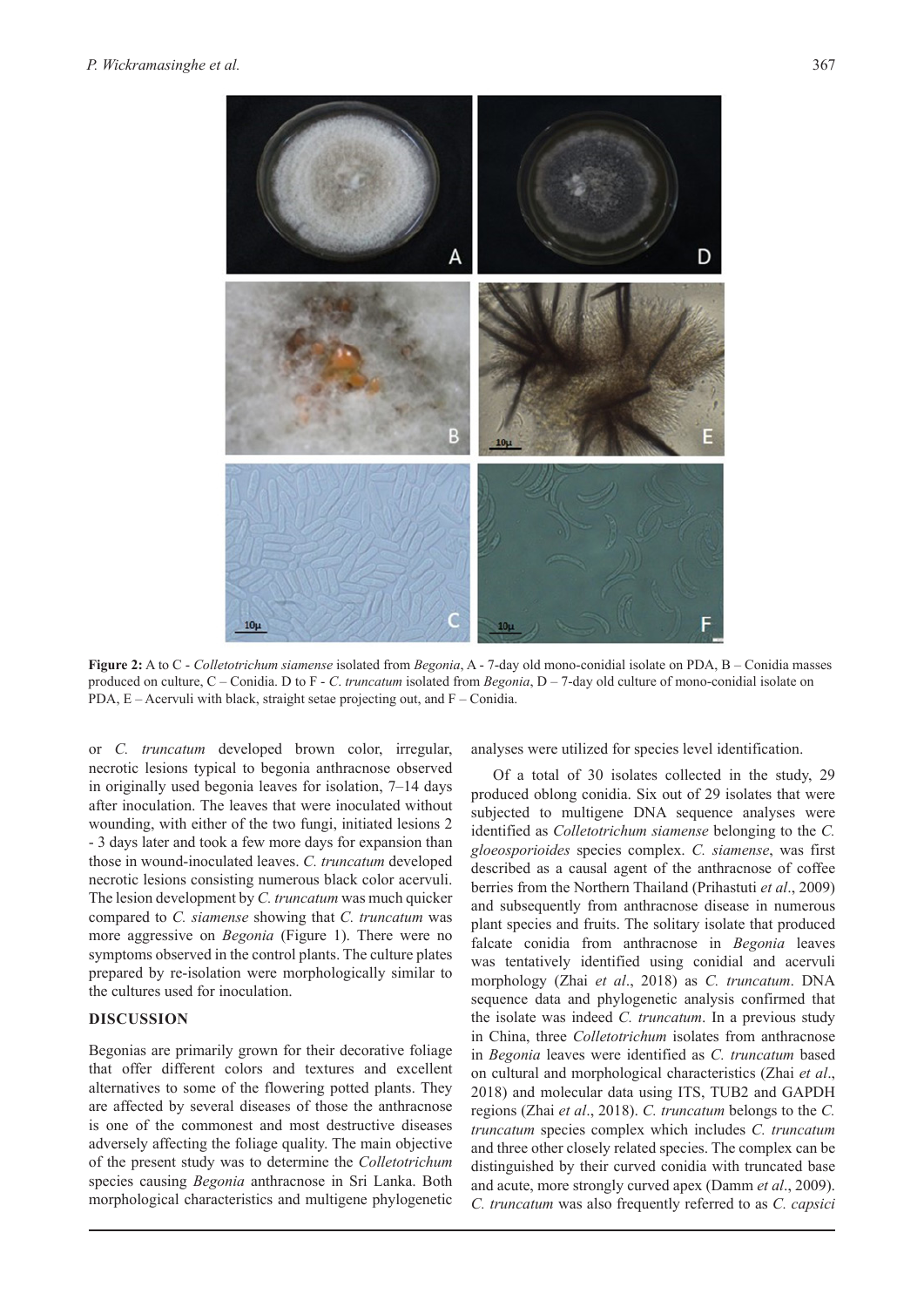| <b>Species</b>            | Isolate/Culture   | <b>Host</b>           | <b>Gen Bank Accession</b> |                  | Reference                 |
|---------------------------|-------------------|-----------------------|---------------------------|------------------|---------------------------|
|                           | collection        |                       | number                    |                  |                           |
|                           |                   |                       | <b>ITS</b>                | TUB <sub>2</sub> |                           |
| C. aenigma                | <b>ICMP:18608</b> | Persea americana      | JX010244                  | JX010389         | Weir et al. (2012)        |
| C. aeschynomenes          | ICMP:18609        | Persea americana      | JX010245                  | JX010390         | Weir et al. (2012)        |
| C. alatae                 | ICMP:17919        | Dioscorea alata       | JX010190                  | JX010383         | Weir et al. (2012)        |
| C. alienum                | ICMP:12071        | Malus domestica       | JX010251                  | JX010411         | Weir et al. (2012)        |
| C. aotearoa               | ICMP:18537        | Coprosma sp.          | JX010205                  | JX010420         | Weir et al. (2012)        |
| C. asianum                | BPDI4             | Coffea arabica        | FJ972612                  | JX010406         | Weir et al. (2012)        |
| C. clidemiae              | ICMP:18658        | Clidemia hirta        | JX010265                  | JX010438         | Weir et al. (2012)        |
| C. cordylinicola          | ICMP:18579        | Cordyline             | JX010226                  | JX010440         | Weir et al. (2012)        |
| C. fructicola             | ICMP:18581        | Coffea arabica        | JX010165                  | JX010405         | Weir et al. (2012)        |
| C. gloeosporioides        | CBS:112999        | Citrus sinensis       | JQ005152                  | JQ005587         | Weir et al. (2012)        |
| C. horii                  | ICMP:10492        | Diospyros kaki        | GQ329690                  | JX010450         | Weir et al., (2012)       |
| C. kahawae subsp. kahawae | ICMP:17816        | Coffea arabica        | JX010231                  | JX010444         | Weir et al. (2012)        |
| C. kahawae subsp. cigaro  | ICMP:19122        | Vaccinium sp.         | JX010231                  | JX010444         | Weir et al. (2012)        |
| C. musae                  | CBS:116870        | Musa sp.              | JX010146                  | HQ596280         | Weir et al. (2012)        |
| C. nupharicola            | ICMP:18187        | Nuphar polysepala     | JX010187                  | JX010398         | Weir et al. (2012)        |
| C. psidii                 | ICMP:19120        | Psidium sp.           | JX010219                  | JX010443         | Weir et al. (2012)        |
| C. queenslandicum         | PDD:28797         | Carica papaya         | JX010276                  | JX010414         | Weir et al. (2012)        |
| C. salsolae               | ICMP:19051        | Salsola tragus        | JX010242                  | JX010403         | Weir et al. (2012)        |
| C. siamense               | ICMP:18578        | Coffea arabica        | JX010171                  | JX010404         | Weir et al. (2012)        |
| C. siamense               | UPBTBCS02         | Begonia sp.           | MK880372                  | $\overline{a}$   | Present study             |
| C. siamense               | UPBTBCS03         | Begonia sp.           | MK880373                  | MN701655         | Present study             |
| C. siamense               | UPBTBCS04         | Begonia sp.           | MK880374                  | MN701656         | Present study             |
| C. siamense               | UPBTBCS05         | Begonia sp.           | MK880375                  | MN701657         | Present study             |
| C. siamense               | UPBTBCS06         | Begonia sp.           | MK880376                  | MN701658         | Present study             |
| C. siamense               | UPBTBCS01         | Begonia sp.           | MK880377                  | MN701654         | Present study             |
| C. theobromicola          | CBS:124945        | Theobroma cacao       | JX010294                  | JX010447         | Weir et al. (2012)        |
| $C.$ ti                   | <b>ICMP:4832</b>  | Cordyline sp.         | JX010269                  | JX010442         | Weir et al. (2012)        |
| C. tropicale              | CBS:124949        | T. cacao              | JX010264                  | JX010407         | Weir et al. (2012)        |
| C. xanthorrhoeae          | BRIP:45094        | Xanthorrhoea sp.      | JX010261                  | JX010448         | Weir et al. (2012)        |
| C. camelliae              | LC1364-strain     | Camellia              | KJ955081                  | KJ955230         | Lie <i>et al.</i> (2015)  |
| C. changpingense          | SA0016            | Strawberry            | KP683152                  | KP852490         | Jayawardena et al. (2016) |
| C. conoides               | CAUG17            | chili pepper          | KP890168                  | KP890174         | Liu et al. (2015)         |
| C. endophytica            | LC0324            | Pennisetum purpureum  | KC633854                  | KF254857         | Udayanga et al. (2013)    |
| C. fructivorum            | Coll1414          | Vaccinium macrocarpon | JX145145                  | JX145196         | Doyle et al. (2013)       |
| C. grevilleae             | CBS:132879        | Grevillea sp.         | KC297078                  | KC297102         | Liu et al. (2013)         |
| C. grossum                | CAUG7             | chili pepper          | KP890165                  | KP890171         | Diao et al. (2017)        |
| C. hebeiense              | K3                | Vitis vinifera        | KF156863                  | KF288975         | Yan et al. (2015)         |
| C. henanense              | LF238             | Camellia              | KJ955109                  | KJ955257         | Liu et al. (2015)         |
| C. jiangxiense            | LF687             | Camellia              | KJ955201                  | KJ955348         | Liu et al. (2015)         |
| C. temperatum             | Coll883           | Vaccinium macrocarpon | JX145159                  | JX145211         | Doyle et al. (2013)       |
| C. wuxiense               | JS1A32            | Camellia sinensis     | KU251591                  | KU252200         | Wang et al. (2016)        |
| C. rhexiae                | Coll1026          | Rhexia virginica      | JX145128                  | JX145179         | (Doyle et al. 2013)       |
| C. hippeastri             | CBS 125376        | Hippeastrum vittatum  | JQ005231                  | JQ005665         | Weir et al., (2012)       |
| C. truncatum              | CBS:151.35        | Phaseolus lunatus     | GU227862                  | GU228156         | Damm et al. (2009)        |
| C. truncatum              | UPBTBCT01         | Begonia sp.           | MK880371                  | MN701659         | Present study             |
| C. perseae                | GA100             | Persea americana      | KX620308                  | KX620341         | Sharma et al. (2017)      |

**Table 1:** Accession numbers of authenticated sequences of species of the *C. gloeosporioides* complex and *C. truncatum,* obtained from the GenBank and the sequences generated from the present study to be used for phylogenetic analysis.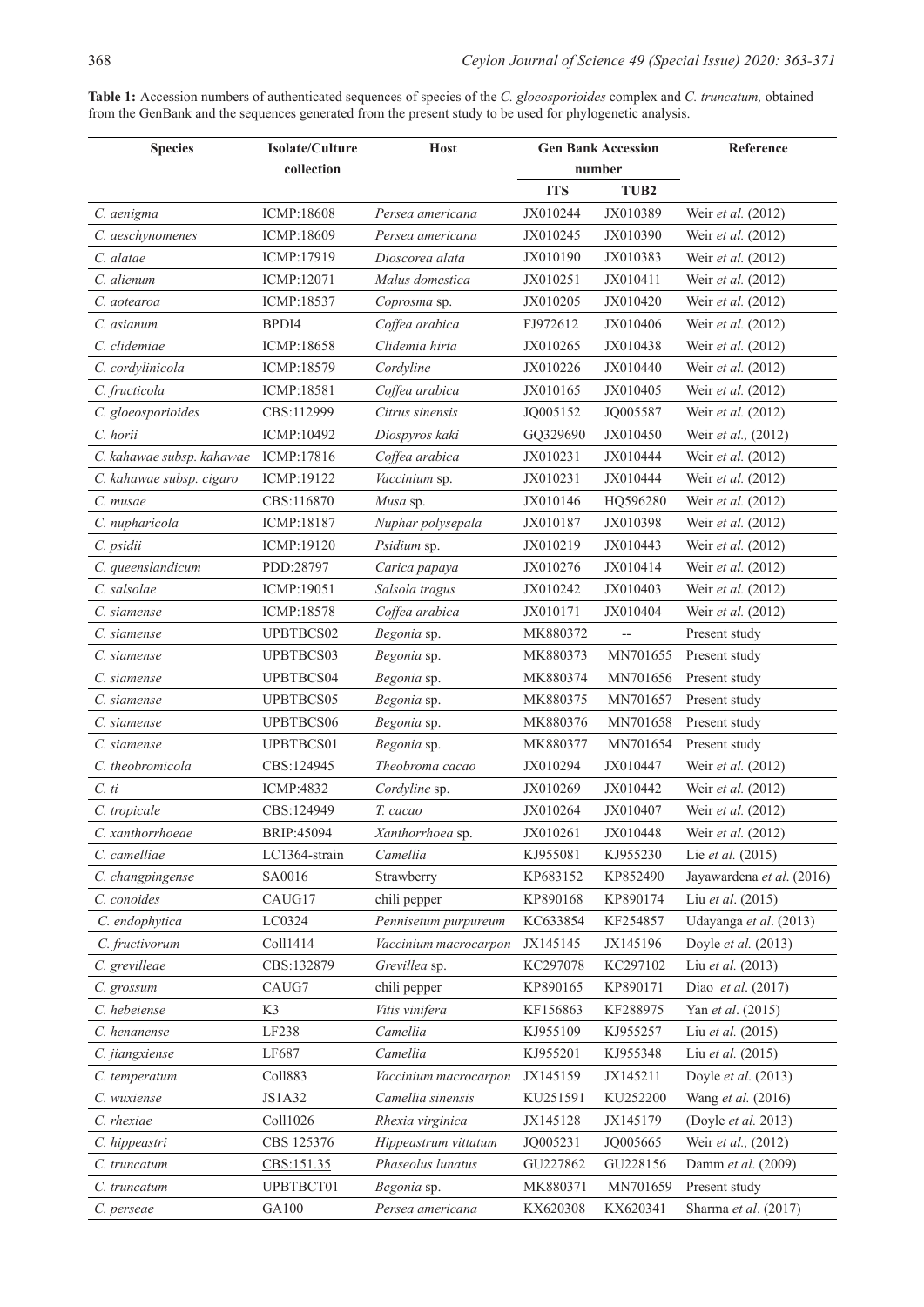

**Figure 3:** Bayesian inference phylogenetic tree for ITS and TUB2 sequences of *Colletotrichum* isolates of the present study together with ex-type and authentic culture sequences of *C. gloeosporioides* and *C. truncatum* species complexes; Bayesian posterior probability values  $\geq 0.5$  are shown at the nodes. The ex-type cultures are denoted by an  $*$ .

(Sawant *et al.* 2012) which is reported as an economically destructive pathogen of many tropical crops including legumes and solanaceous plants (Damm *et al*., 2009).

The symptoms induced following *C. siamense* and *C. truncatum* infections in *Begonia* leaves showed a clear difference. *C. truncatum* infection resulted in numerous acervuli in the dotted center of well-developed necrotic lesions. In the present study, *C. truncatum* was isolated from the anthracnose in *Begonia* leaves at a very low frequency compared to *C. siamense*. However, *C. truncatum* was observed to be more aggressive on *Begonia* leaves on artificial inoculations than *C. siamense*. Koch's postulates, performed using *C. siamense* and *C. truncatum*, firmly established that both fungi were the pathogens involved in causing anthracnose disease in *Begonia*. *C. truncatum* has been previously reported as a pathogen causing *Begonia* anthracnose (Zhai *et al*., 2018).

*Colletotrichum* species are well known pathogens worldwide in a wide variety of crop, ornamental and plantation plants and harvested fresh produce, fruits, vegetables and cut-flowers. They are also ubiquitous asymptomatic foliar endophytes in a vast range of hosts (Osono, 2008). *Colletotrichum* species appear to live as endophytes quite commonly in the leaves of *Begonia* species. Population of endophytic fungi has been studied in the leaves of three *Begonia* species in the Brazilian Atlantic Rainforest, *Begonia fischeri, B. olsoniae, and B. venosa*. A total of 426 fungal endophytes in 19 genera were isolated in pure culture. Among the isolates, *Colletotrichum* was the most abundant making 51.6% of the total isolates, followed by *Diaporthe* (22.5%) (Correia *et al*., 2018). It has been suggested that endophytic fungi may be latent pathogens, saprophytes and/or mutualists (Saikkonen *et al*., 2010). There is a possibility that endophytic *Colletotrichum*

species in *Begonia* may become pathogenic causing anthracnose disease in the leaves. However, the interaction between most plants and endophytes are still undetermined (Rojas *et al*., 2010).

In summary, the *Colletotrichum* species causing anthracnose disease in *Begonias* in Sri Lanka were identified as *C. siamense* and *C. truncatum*. None of the *Colletotrichum* isolates isolated in this study were either *C. acutatum* as reported previously (Park *et al.,* 2006; Jayawardena *et al*., 2016) or *C. gloeosporioides sensu stricto*. There were no previous reports on the association of *C. siamense* with the *Begonia* either in Sri Lanka or elsewhere in the world. The present work has shed light on taxonomic aspects of *Begonia* anthracnose in Sri Lanka, which may lay the foundation for future studies related to management of the disease under nursery or marketing conditions.

#### **ACKNOWLEDGEMENT**

Authors acknowledge the Royal Botanic Gardens, Peradeniya for providing access to their plant nursery.

### **DECLARATION OF CONFLICT OF INTEREST**

The authors declare that they have no conflict of interest.

#### **REFERENCES**

- Benson, D.M. and Cartwright, D.K. (1996). Ornamental diseases incited by *Rhizoctonia* spp. In: Cartwright DK, Benson DM, editors. *Rhizoctonia* species: Taxonomy, molecular biology, ecology, pathology and disease control. Dordrecht: Springer, 303-314pp.
- Correia, A.M.L., Lira, S.P., Assis, M.A. and Rodrigues, A. (2018). Fungal endophyte communities in *Begonia* Species from the Brazilian Atlantic Rainforest. *Current*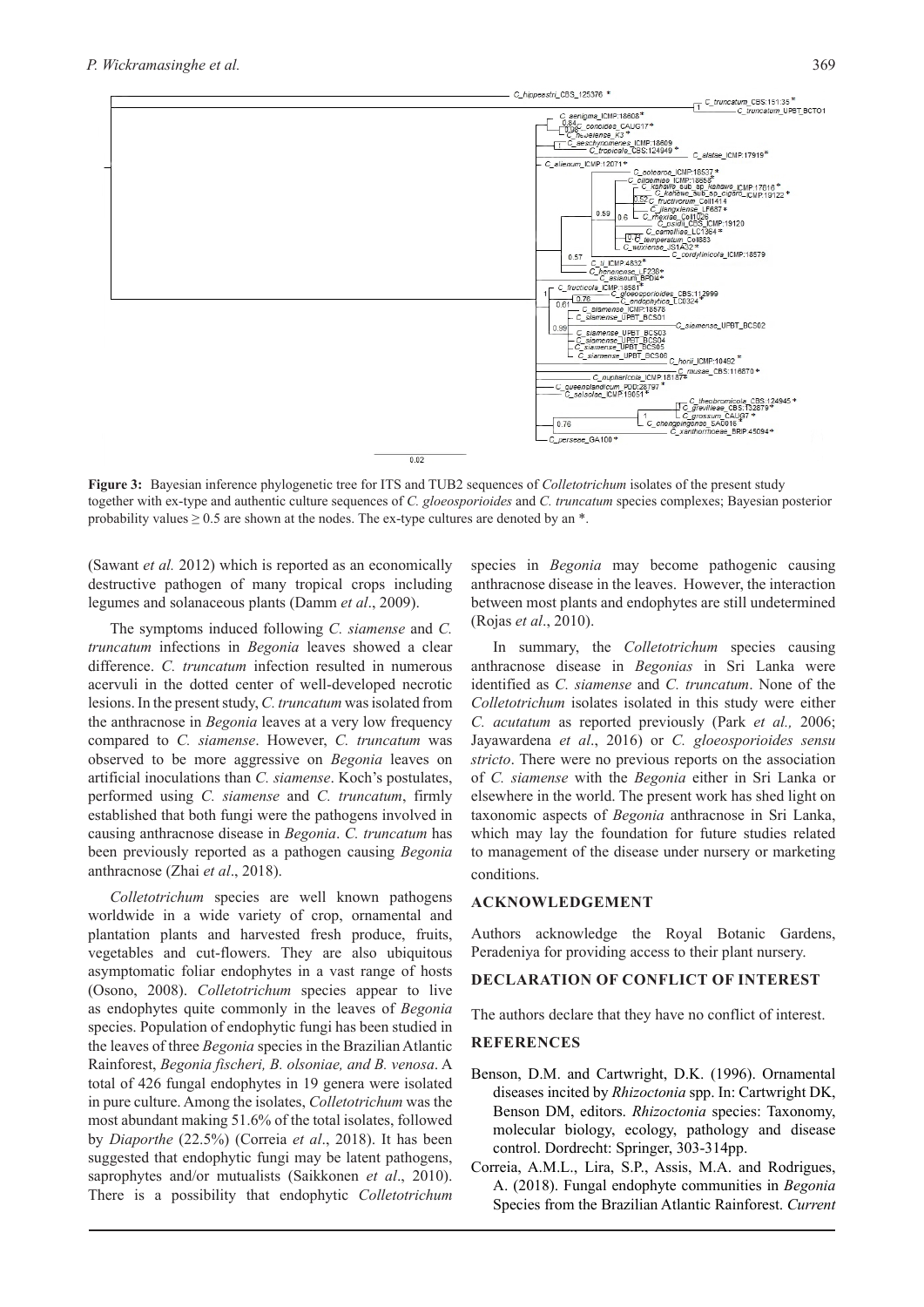*Microbiology* **75**(4): 441-449 https://DOI:10.1007/ s00284-017-1400-1.

- Damm, U., Woudenberg, J.H.C., Cannon, P.F. and Crous, P.W. (2009). *Colletotrichum* species with curved conidia from herbaceous hosts. *Fungal Diversity* **39**: 45-87 http://www.fungal diversity.org/ fdp/sfdp/FD39- 3.pdf.
- Darriba, D., Taboada, G.L., Doallo, R. and Posada, D. (2012). jModel Test 2: More models, new heuristics and parallel computing. *Nature Methods* **9**: 772 https://doi. org/10.1038/nmeth.2109.
- Diao, Y.Z., Zhang, C., Liu, F., Wang, W.Z., Cai, L. and Liu, X.L. (2017). *Colletotrichum* species causing anthracnose disease of chili in China. *Persoonia* **38**: 20-37 DOI:10.3767/003158517 X692788.
- Doyle, V.P., Oudemans, P.V., Rehner, S.A. and Litt, A. (2013). Habitat and host indicate lineage identity in *Colletotrichum gloeosporioides* s.l. from wild and agricultural landscape in North America. *PLoS ONE* **8**(5):e62394 https://doi.org/10.1371/journal. pone.0062394.
- Glass, N. and Donaldson, G. (1995). Development of primer sets designed for use with PCR to amplify conserved genes from filamentous ascomycetes. *Applied and Environmental Microbiology* **61**: 1323-1330.
- Hall, T.A. (1999). BioEdit: A user-friendly biological sequence alignment editor and analysis programme for Windows 95/98/NT. *Nucleic Acids Symposium Series* **41**: 95-98.
- Huelsenbeck, J.P. and Ronquist, F. (2001). 'MRBAYES: Bayesian inference of phylogeny'. *Bioinformatics* **17**(8): 754-755 https://doi.org/10.1093/ bioinformatics/17.8.754.
- Hughes, M. and Hollingsworth, P.M. (2008). Population genetic divergence corresponds with species level biodiversity patterns in the large genus *Begonia*. *Molecular Ecology* **17**(11): 2643-2651. https:// doi:10.1111/j.1365-294X.2008.03788.
- Jayawardena, R.S., Huang, J., Jin, B., Yan, J.Y., Li, X.H., Hyde, K.D., Bahkali, A.H., Yin, S. and Zhang, G.Z. (2016). Morphology and molecular phylogeny updated *Colletotrichum* species associated with strawberry anthracnose in China. *Mycosphere* **7**(8): 1147-1163 Doi10.5943/ mycosphere/si/2c/6.
- Larkin, M. A., Blackshields, G., Brown, N. P., Chenna, R., McGettigan, P. A., McWilliam, H., and Thompson, J. D. (2007). Clustal W and Clustal X version 2.0. *Bioinformatics* **23**(21): 2947-2948. doi: 10.1093/ bioinformatics/btm404.
- Liu, F., Damm, U., Cai, L. and Crous, P.W. (2013). Species of the *Colletotrichum gloeosporioides* complex associated with anthracnose diseases of Proteaceae. *Fungal Diversity* **61**(1): 89-105.
- Liu, F., Weir, B.S., Damm, U., Crous, P.W., Wang, Y., Liu, B., Wang, M., Zhang, M. and Cai, L. (2015). Unravelling *Colletotrichum* species associated with *Camellia*: employing ApMat and GS loci to resolve species in the *C. gloeosporioides* complex. *Persoonia* **35**: 63-86 https://doi.org/ 10.3767/003158515X687597.
- Osono, T. (2008). Endophytic and epiphytic phyllosphere fungi of *Camellia japonica*: seasonal and leaf age-

dependent variations. *Mycologia* **100**(3): 387-391 doi:10.3852/07-110R1.

- Park, J.K., Kin, J.H., Min, G.M., Park, H.J., Hur, J., Kang, B.K., Kim, H.T., Choi, W. and Koh, Y.J. (2006). First report of anthracnose caused by *Colletotrichum acutatum* on begonia (*Begonia semperflorens* Link.) nurseries. *Plant Pathology Journal* **22**(1): 7-10. https:// DOI:10.5423/PPJ. 2006.22.1.007.
- Prihastuti, H., Cai, L., Chen, H., McKenzie, E.H.C. and Hyde, K.D. (2009). Characterization of *Colletotrichum* species associated with coffee berries in northern Thailand. *Fungal Diversity* **39**: 89-109 https:// doi:10.10994533225-011-01166.
- Rojas, E.I., Rehner, S.A., Samuels, G.J., Van Bael, S.A. and Herre, E.A. (2010). *Colletotrichum gloeosporioides s.l*. associated with *Theobroma cacao* and other plants in Panama: multilocus phylogenies distinguish pathogen and endophyte clades. *Mycologia* **102**: 1318-1338 https://doi:10. 3852/09-244
- Ronquist, F. and Huelsenbeck, J.P. (2003). 'MRBAYES 3: Bayesian phylogenetic inference under mixed models. *Bioinformatics* **19**(12): 1572-1574 https://doi. org/10.1093/bioinformatics/ btg180.
- Saikkonen, K., Saari, S. and Helander, M. (2010). Defensive mutualism between plants and endophytic fungi? *Fungal Diversity* **41**: 101-113 https://doi:10.1007/ s13225-010-0023-7.
- Sawant, I.S., Narkar, S.P., Shetty, D.S., Upadhyay, A. and Sawant, S.D. (2012). First report of *Colletotrichum capsici* causing anthracnose in grapes in Maharashtra, India. *New Disease Reports* **25**: 2 https://doi:10.5197 /j.2044-0588.2012.025.002.
- Sekine, T., Kanno, H. and Aoki, T. (2008). Occurrence of leaf and stem rot caused by *Fusarium foetens* on *Begonia elatior* hybrids (Begonia x hiemalis). *Japanese Journal of Phytopathology* **74**: 164-166 https://doi.10.3186/ jjphyto path.
- Sharma, G., Maymon, M. and Freeman, S. (2017). Epidemiology, pathology and identification of *Colletotrichum* including a novel species associated with avocado (*Persea americana*) anthracnose in Israel. *Scientific Reports* **7**: 15839 DOI:10.1038/s41598-017- 15946-w.
- Udayanga, D., Manamgoda, D.S., Liu, X.Z., Chukeatirote, E. and Hyde, K.D. (2013). What are the common anthracnose pathogens of tropical fruits? *Fungal Diversity* **61**: 165-179 10.1007/s13225-013-0257-2.
- Vauterin, L., Vantomme, R., Pot, B., Hoste, B., Swings, J. and Kersters, K. (1990). Taxonomic analysis of *Xanthomonas campestris* pv. begoniae and *X. campestris* pv. pelargonii by means of phytopathological, phenotypic, protein electrophoretic and DNA hybridization methods. *Systematic and Applied Microbiology* **13**(2): 166-176.
- Wang, Yu-Chun., Xin-Yuan Hao., Lu Wang., Bin Xiao., Xin-Chao Wang and Ya-Jun Yang (2016). Diverse *Colletotrichum* species cause anthracnose of tea plants (*Camellia sinensis* (L.) O. Kuntze) in China. *Scientific Reports* **6**: 35287 DOI: 10.1038/srep35287.
- Weir, B.S., Johnston, P.R. and Damm, U. (2012). The *Colletotrichum gloeosporioides* species complex.